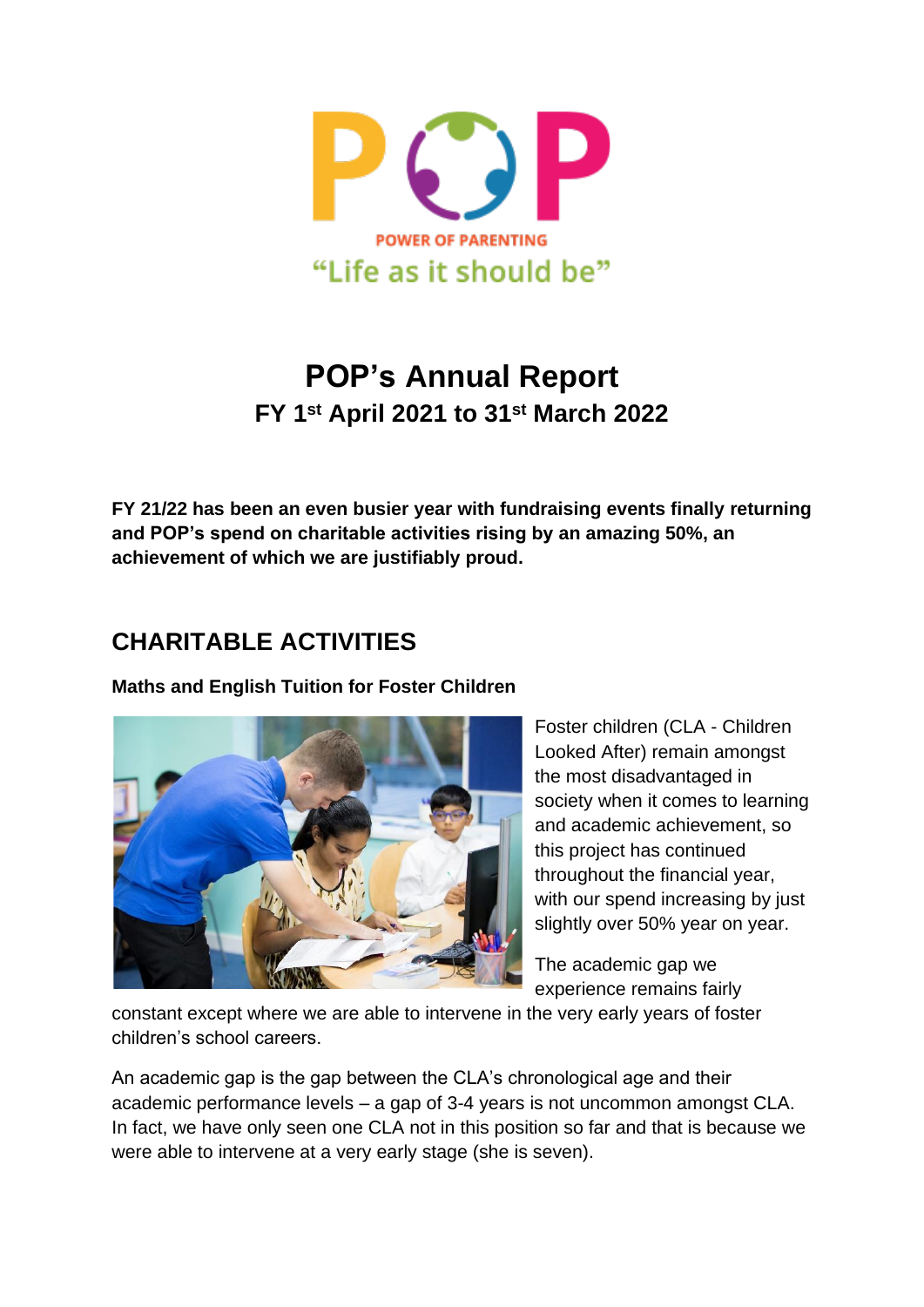So once again one of our main activities this year has been the provision of Maths and English tuition delivered through our strategic partnership with Explore Learning in Bracknell, an award-winning tuition provider.

In brief the foster children have access to up to 9 sessions per month, the centre is open 6 days per week and the children work in groups of up to 6 per tutor. The learning tools are closely mapped to the school curriculum and each child has an individual learning plan to match their ability, level and speed of learning. In addition, if the child cannot attend the centre (or prefers not to) all the learning can be done online.

This year we have supported twenty students, seen Bracknell Forest Council take on the funding through the Pupil Premium that each foster child attracts and therefore seen the reality of the sustainability of the programme once POP get the students up and running.

The students have benefitted from over 700 sessions, mastered 2524 new skills and all narrowed their academic gap. On average they have mastered a new skill every 20 minutes! Some CLA have caught up as much as 2 years in the POP funded 6 months. We even have one student who is outperforming her academic age! And that is on top of the improvement we have seen across the board in the foster children's self-esteem, confidence and willingness to engage at school. A marked difference to their attitude before the tuition.

Foster Parents continue to applaud the programme:

*'It is so exciting to see \*\*\* invested in her future' 'His confidence is blossoming' 'We are thrilled with her development'*

We have spent £6569.27 on Maths and English tuition this Financial Year. Money exceptionally well spent, in our view.

### **Post 16 Educational Support**

When the school leaving age was increased from 16 to 18 in 2007, sadly the provision for extra educational support for foster children was not increased. So whereas up to 16, all foster children attract some extra funding (Pupil Premium Grant or PPG), that is not available to Post 16 learners. This leaves a significant hole and causes some major issues.

This financial year we have started to look how we can help this age group and have just started our very first post 16 student with some individual tuition. This is a project which no doubt will expand in future years.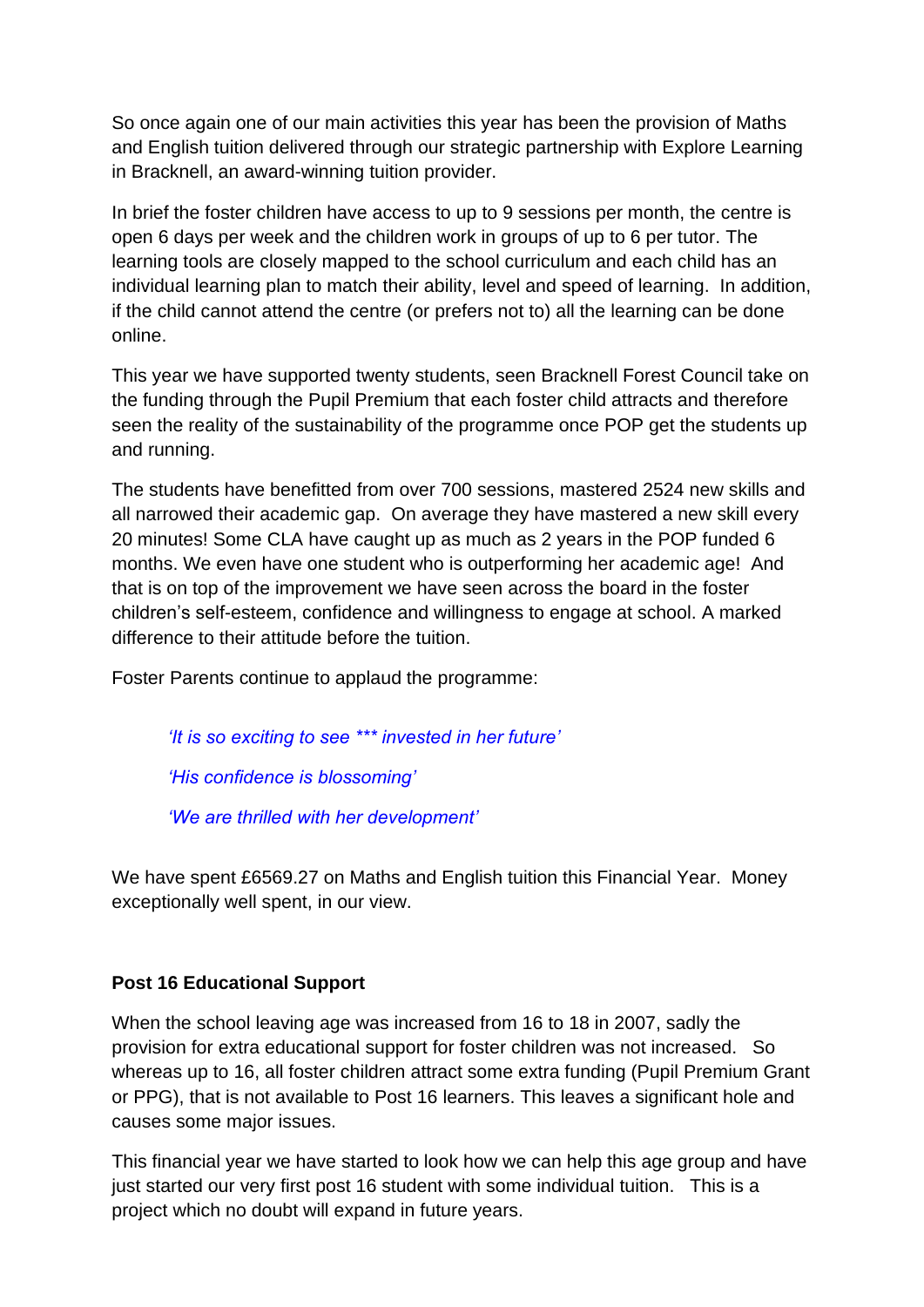### **Care Leavers and Further Education**

This year we have continued to support our budding Astrophysicist as he started his foundation year at the University of London (Royal Holloway College) in September 2021. This is the start of a four-year journey towards a degree which will hopefully be followed by a PhD and then some sort of research post.



We have also supported three care leavers with equipment for their first flat (kitchen equipment, carpet etc) to allow them to live independently and be in a position to engage in job related training / employment.

### **Sporting Activities**

Bracknell's thriving basketball team, Bracknell Cobras, has a new recruit who also happens to be a CLA. This year POP has paid his basketball annual subscription to allow him year-round access to coaching and playing facilities, provided by Martin Amoo-Gottfried, an ex-professional and England international player. The way forward for this young man is a to attend college in America with the depth of experience, coaching and competition that would provide. Currently we are in discussions to see how we can help.

Once again this year we have extended our swimming programme with four foster children benefiting from swimming lessons. There is strong demand so we expect to see this continue for many years, particularly given the benefits from a

developmental point of view which we evidenced in last year's Trustees Annual Report (TAR).

### **Christmas Hampers for Families in Need**

Each year, there are families who really struggle to provide what most of us would regard as a 'normal' Christmas with a special dinner and at least some presents. With the cost of living rising at speed, more and more families find themselves in this situation. It is something POP has done for quite some time, but this year it is starting to evolve into a permanent programme. One of our

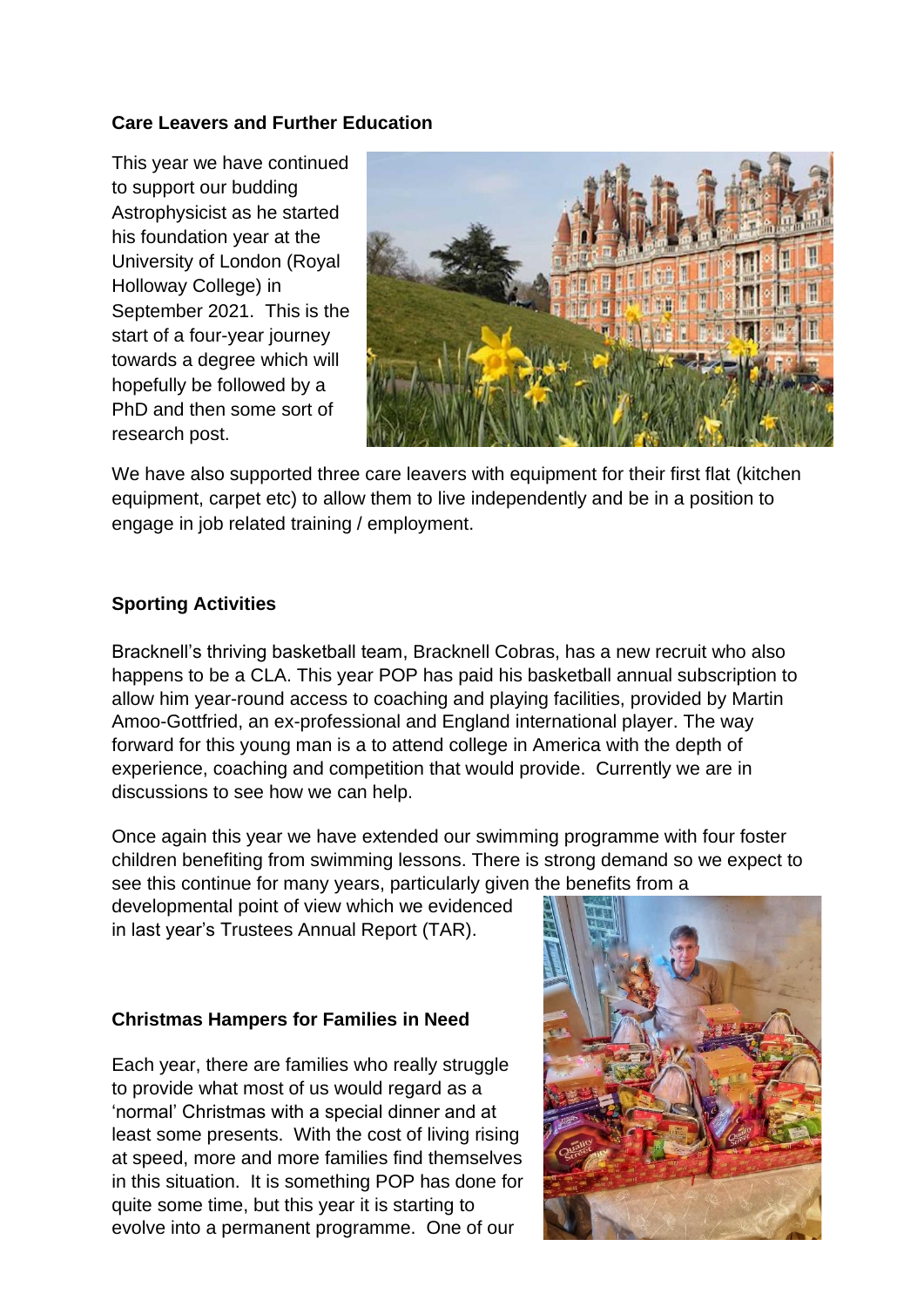guests at our Christmas Ball made a significant donation just to support these hampers. So, this year we supported four families. Next year it will doubtless be more than four.

A local school identified families in crisis for us and we provided hampers at Christmastime to allow those families to enjoy a more normal Christmas. Not only a hamper to provide Christmas lunch but also some Tesco vouchers to allow the families to buy presents. Please see some of the fabulous comments below:

#### **S family, 2 adults, 3 children:**

*'We were not going to have a grand Christmas lunch/dinner this year due to very low finances. POP delivered us an amazing meal with all the extras and trimmings, as well as a pack of Christmas crackers, all put together in a beautiful gift box. My whole family loved every bit of the meal, and all the food was fresh and the best cuts. Thank you so much to POP for making our Christmas meal so very special. We really are grateful beyond words!'*

#### **Y family, 1 adult, 2 children:**

*'I was overwhelmed with the Christmas hamper and my children and myself honestly appreciated it at such a hard time. Thank you so much to POP for making our Christmas that much easier.'*

#### **G family, 1 adult, 3 children:**

*Wasn't sure what to expect so it was a lovely surprise. Very nicely thought out and had everything we needed.*

## **FUNDRAISING ACTIVITIES**



After a gap during the pandemic, we ran both our popular POP golf day and our Christmas Ball this year.

The day dawned bright and sunny and with 39 players (the maximum the course would allow at this point) enjoying the challenging course at Mill Ride (SL5 8LT), we made a profit of healthy £2,012. In 2022, we hope to return to full numbers of players again.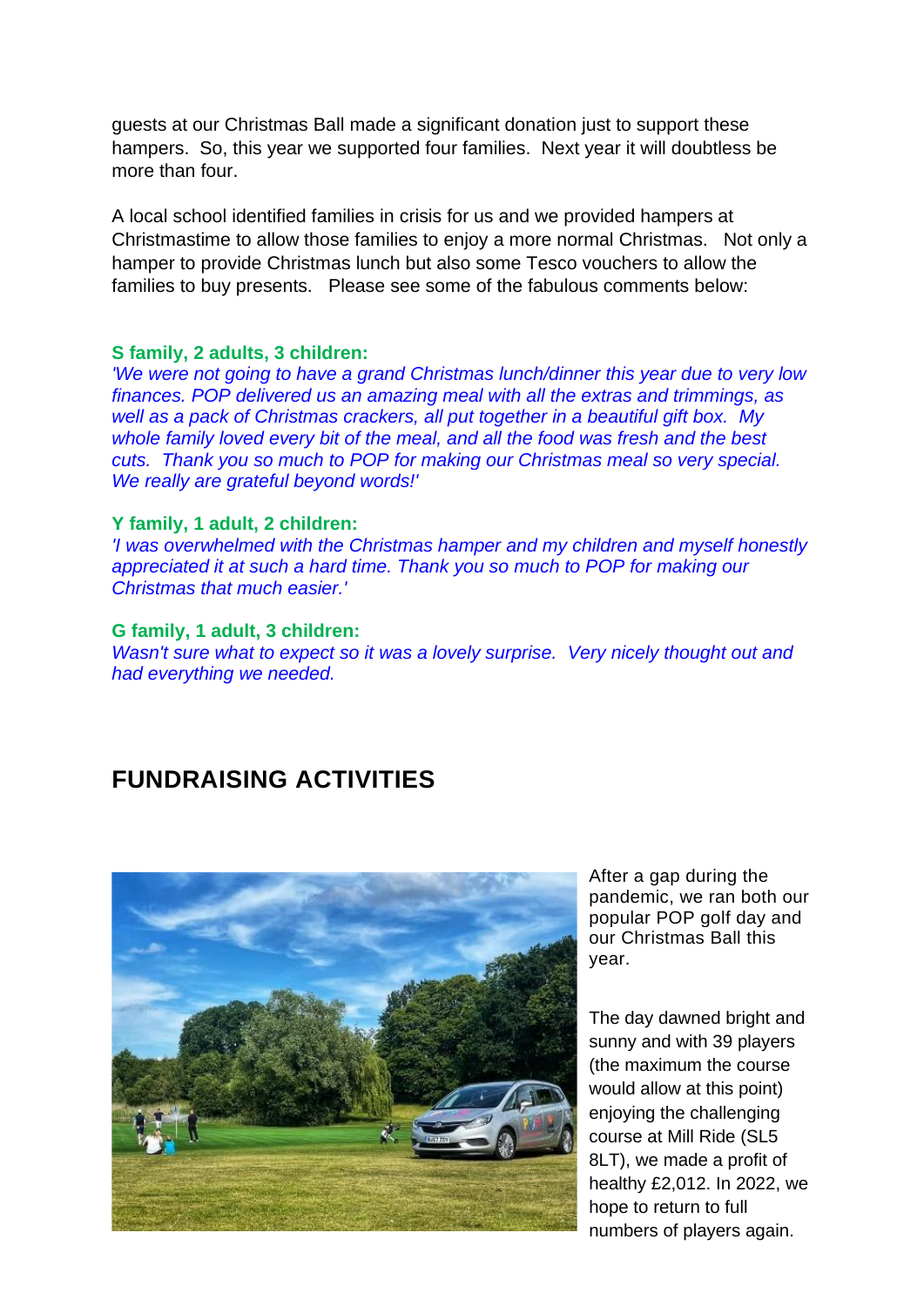As always 2021's Christmas Ball was run as a thank you to our wonderful foster carers but also to raise the profile of the charity and finally to raise funds.

This year we returned to Great Fosters in Egham, a beautiful setting. There were 149 guests, 13 of which



were Foster Carers, who were very prominently thanked not only throughout the evening, but also with gifts of flowers and wine.

We made a significant profit of £4688.19.

This year our donations/ pledges on the night were up significantly as was the number of bids made on the auction items. One item to note, thanks to COVID, there was no sponsorship at all of the ball, something we have previously managed to achieve. Our auction provider noted in the post event de-brief that this was pretty much uniform across the sector.

## **Grants / Significant Donations**

This year the **Greenslade Family Foundation** donated £10,000 to support the continuance of POP's Maths and English Tuition programme; they were particularly enamoured of the fact the programme was already proven to work and that it was made sustainable by the fact that Bracknell Forest Council would pick up the funding after the initial 6 months of POP-funded tuition.

**AlphaFX** chose Power of Parenting as one of their two charities of the year and have run several events to raise funds for us. In this financial year, we have received an additional £2787 so far with more to come.

Finally, two very enterprising young people**, Caymin Maharaj and Arnie Bodasing** have raised over £2000 between them through carrying out a 100m challenge in March 2022.

All in all, a very successful year.